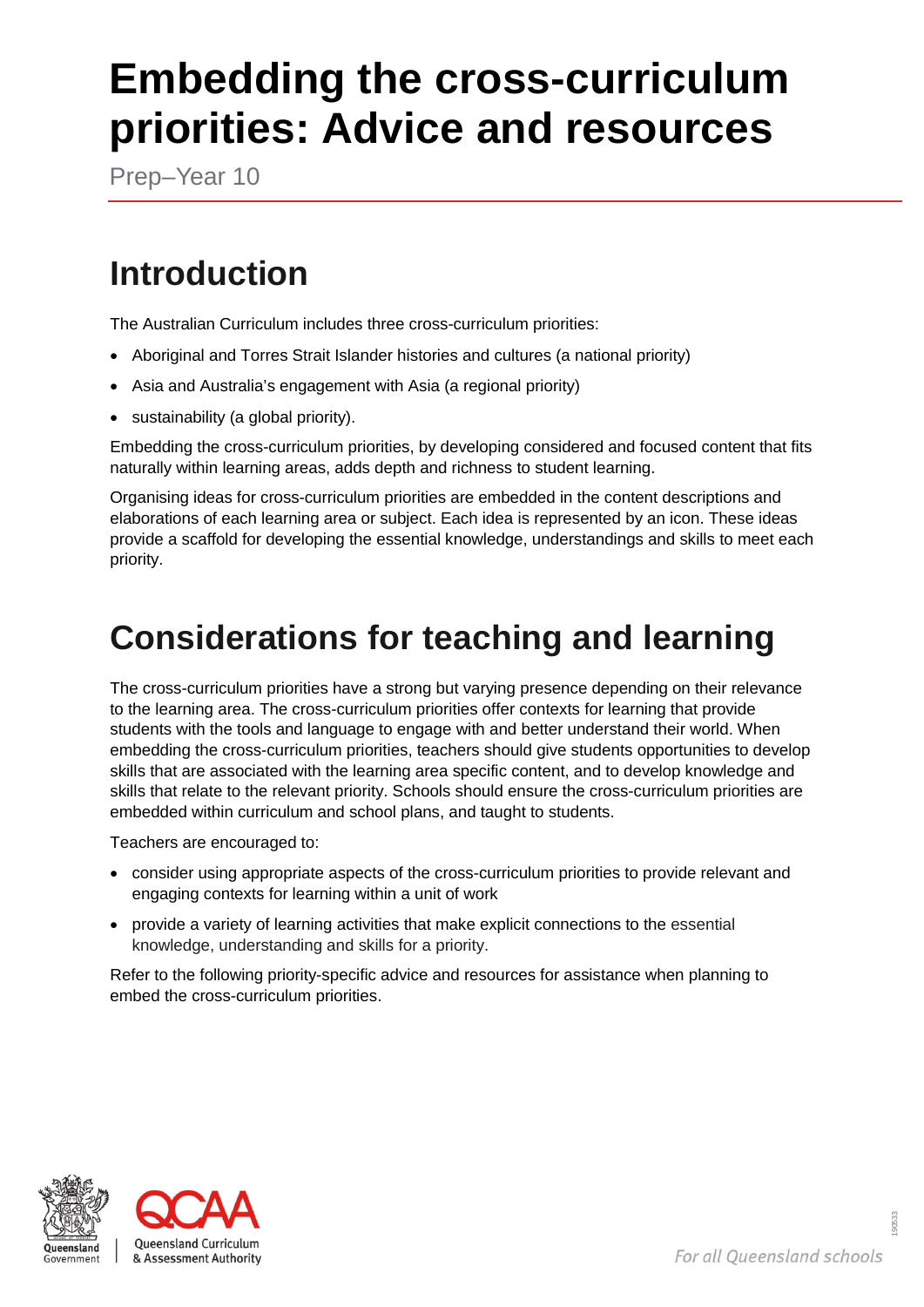## **Aboriginal and Torres Strait Islander histories and cultures**

This priority provides a national context for learning in all areas of the curriculum. Engaging with the world's oldest continuous living cultures provides students with the opportunity to deepen their knowledge and understanding of Australia, and enhance their ability to participate positively in its ongoing development.

More information is available on the Australian Curriculum website at [www.australiancurriculum.edu.au/f-10-curriculum/cross-curriculum-priorities/aboriginal-and](http://www.australiancurriculum.edu.au/f-10-curriculum/cross-curriculum-priorities/aboriginal-and-torres-strait-islander-histories-and-cultures/)[torres-strait-islander-histories-and-cultures.](http://www.australiancurriculum.edu.au/f-10-curriculum/cross-curriculum-priorities/aboriginal-and-torres-strait-islander-histories-and-cultures/)

### **Resources**

### **Aboriginal and Torres Strait Islander histories and cultures (Australian Curriculum)**

This webpage explains the key ideas, concepts and organising ideas of the cross-curriculum priority, Aboriginal and Torres Strait Islander histories and cultures. It also outlines opportunities to address the priority within each learning area.

[www.australiancurriculum.edu.au/f-10-curriculum/cross-curriculum-priorities/aboriginal-and](http://www.australiancurriculum.edu.au/f-10-curriculum/cross-curriculum-priorities/aboriginal-and-torres-strait-islander-histories-and-cultures/)[torres-strait-islander-histories-and-cultures](http://www.australiancurriculum.edu.au/f-10-curriculum/cross-curriculum-priorities/aboriginal-and-torres-strait-islander-histories-and-cultures/)

### **Aboriginal and Torres Strait Islander perspectives**

This webpage provides information on strategies, resources, projects and initiatives that focus on increasing students' awareness of Aboriginal and Torres Strait Islander perspectives, as well as strategies to improve outcomes for Aboriginal and Torres Strait Islander students in Queensland schools.

[www.qcaa.qld.edu.au/about/k-12-policies/aboriginal-torres-strait-islander-perspectives](http://www.qcaa.qld.edu.au/about/k-12-policies/aboriginal-torres-strait-islander-perspectives)

### **Resources: Aboriginal and Torres Strait Islander knowledge**

This webpage provides resources to help teachers include Aboriginal and Torres Strait Islander perspectives in a school curriculum.

[www.qcaa.qld.edu.au/about/k-12-policies/aboriginal-torres-strait-islander-perspectives/resources](http://www.qcaa.qld.edu.au/about/k-12-policies/aboriginal-torres-strait-islander-perspectives/resources)

#### **English sample resources**

The resources on this webpage help teachers embed Aboriginal and Torres Strait Islander histories and cultures in the Australian Curriculum: English. The webpage identifies curriculum links to relevant content descriptions, supported by sample learning experiences and resources that may be included in teaching and learning programs.

[www.qcaa.qld.edu.au/about/k-12-policies/aboriginal-torres-strait-islander](http://www.qcaa.qld.edu.au/about/k-12-policies/aboriginal-torres-strait-islander-perspectives/resources/cross-curriculum-priority/english-sample-resources)[perspectives/resources/cross-curriculum-priority/english-sample-resources](http://www.qcaa.qld.edu.au/about/k-12-policies/aboriginal-torres-strait-islander-perspectives/resources/cross-curriculum-priority/english-sample-resources)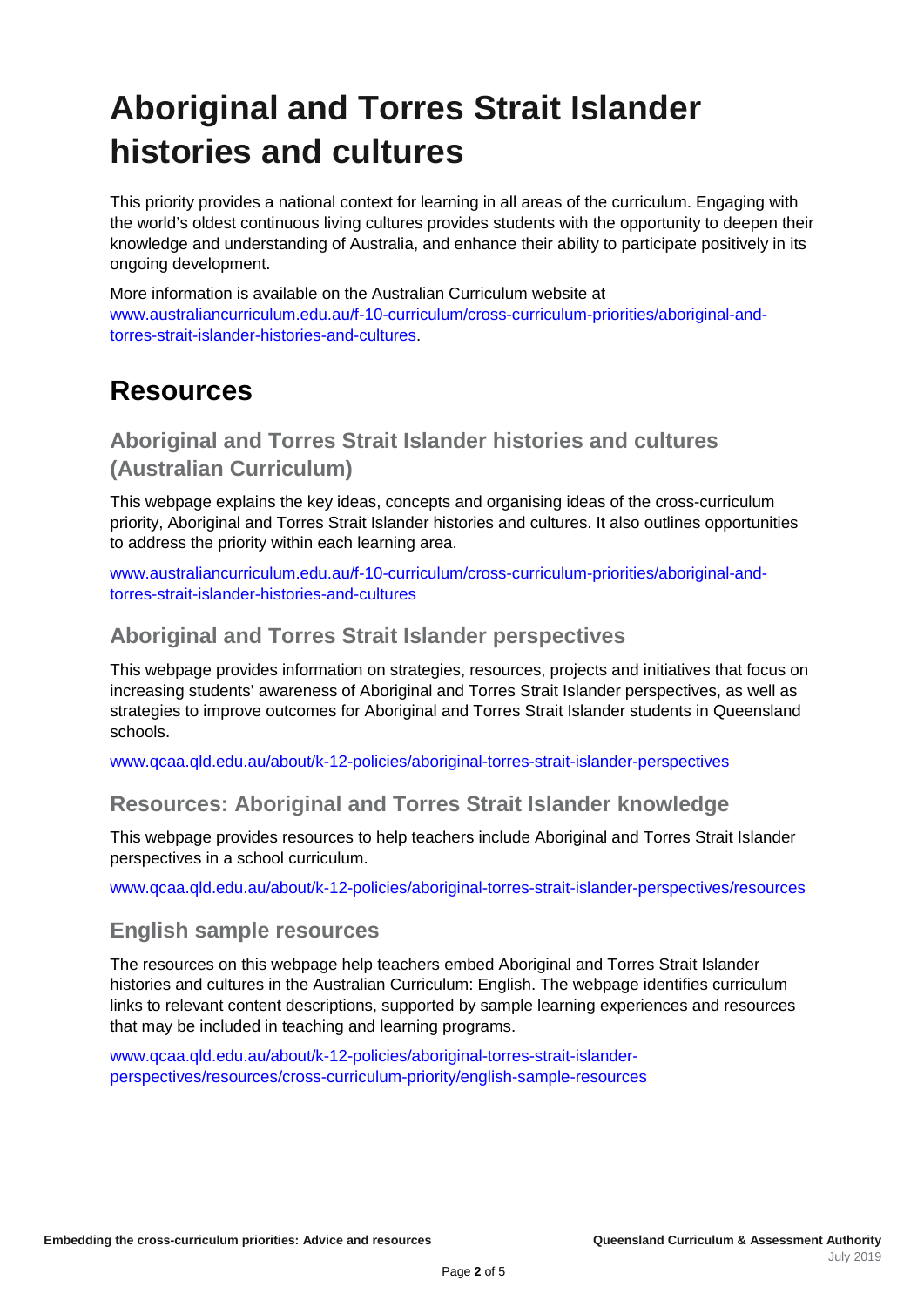### **Mathematics sample resources**

This webpage includes resources to help teachers embed Aboriginal and Torres Strait Islander histories and cultures in the Australian Curriculum: Mathematics. The webpage identifies curriculum links to the Mathematics strands, supported by sample learning experiences and resources that may be included in teaching and learning programs.

[www.qcaa.qld.edu.au/about/k-12-policies/aboriginal-torres-strait-islander](http://www.qcaa.qld.edu.au/about/k-12-policies/aboriginal-torres-strait-islander-perspectives/resources/cross-curriculum-priority/maths-sample-resources)[perspectives/resources/cross-curriculum-priority/maths-sample-resources](http://www.qcaa.qld.edu.au/about/k-12-policies/aboriginal-torres-strait-islander-perspectives/resources/cross-curriculum-priority/maths-sample-resources)

### **Aboriginal and Torres Strait Islander histories and cultures in Science: Poster (Australian Curriculum)**

This poster provides example learning ideas for including Aboriginal and Torres Strait Islander histories and cultures in Science.

The poster is available on the Australian Curriculum website at [www.australiancurriculum.edu.au/f-10-curriculum/cross-curriculum-priorities/aboriginal-and](http://www.australiancurriculum.edu.au/f-10-curriculum/cross-curriculum-priorities/aboriginal-and-torres-strait-islander-histories-and-cultures/)[torres-strait-islander-histories-and-cultures.](http://www.australiancurriculum.edu.au/f-10-curriculum/cross-curriculum-priorities/aboriginal-and-torres-strait-islander-histories-and-cultures/) Scroll down and select 'Examples of elaborations that can be used by teachers'.

### **F–10 Australian Curriculum: Science elaborations for the Aboriginal and Torres Strait Islander cross-curriculum priority (Australian Curriculum)**

This document lists 95 additional science elaborations to help teachers incorporate the Aboriginal and Torres Strait Islander Histories and Cultures cross-curriculum priority into the Australian Curriculum: Science.

The document is available on the Australian Curriculum website at [www.australiancurriculum.edu.au/f-10-curriculum/cross-curriculum-priorities/aboriginal-and](http://www.australiancurriculum.edu.au/f-10-curriculum/cross-curriculum-priorities/aboriginal-and-torres-strait-islander-histories-and-cultures/)[torres-strait-islander-histories-and-cultures.](http://www.australiancurriculum.edu.au/f-10-curriculum/cross-curriculum-priorities/aboriginal-and-torres-strait-islander-histories-and-cultures/) Scroll down and select 'Content descriptions across all year levels with new elaborations'.

### **Illustrations of practice (Australian Curriculum)**

These 12 videos provide examples of how schools are embedding the Aboriginal and Torres Strait Islander histories and cultures cross-curriculum priority.

[www.australiancurriculum.edu.au/resources/aboriginal-and-torres-strait-islander-histories-and](http://www.australiancurriculum.edu.au/resources/aboriginal-and-torres-strait-islander-histories-and-cultures/illustrations-of-practice/)[cultures/illustrations-of-practice](http://www.australiancurriculum.edu.au/resources/aboriginal-and-torres-strait-islander-histories-and-cultures/illustrations-of-practice/)

### **Respect, relationships, reconciliation (Australian Institute for Teaching and School Leadership — AITSL)**

The '3Rs' provides a collection of study resources, including three self-paced modules with a dual focus on:

- improving Aboriginal and Torres Strait Islander peoples' education
- promoting reconciliation between Indigenous and non-Indigenous Australians through an enhanced understanding and respect for Aboriginal and Torres Strait Islander peoples.

[https://rrr.edu.au](https://rrr.edu.au/)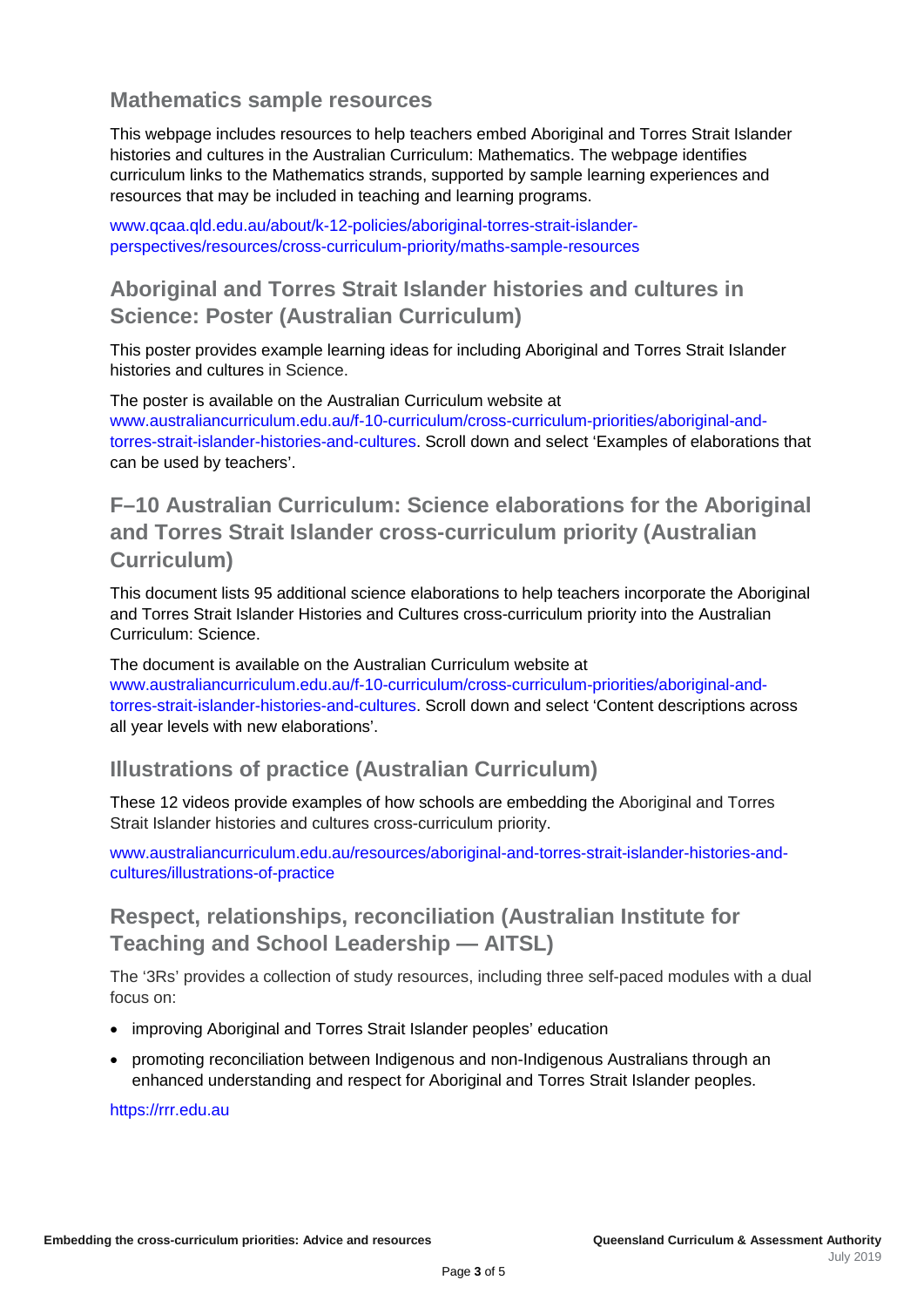## **Asia and Australia's engagement with Asia**

This priority provides a regional context for learning in all areas of the curriculum. Through this priority, students develop their knowledge and understanding of Australia's extensive engagement with Asia, and recognise the diversity within and between the countries of the Asia region. This priority aims to provide students with the skills to communicate and engage with the peoples of Asia so they can effectively live, work and learn in the region.

More information is available on the Australian Curriculum website at [www.australiancurriculum.edu.au/f-10-curriculum/cross-curriculum-priorities/asia-and-australia-s](http://www.australiancurriculum.edu.au/f-10-curriculum/cross-curriculum-priorities/asia-and-australia-s-engagement-with-asia/)[engagement-with-asia.](http://www.australiancurriculum.edu.au/f-10-curriculum/cross-curriculum-priorities/asia-and-australia-s-engagement-with-asia/)

### **Resources**

### **Asia and Australia's Engagement with Asia (Australian Curriculum)**

This webpage explains the key ideas, concepts and organising ideas of the cross-curriculum priority, Asia and Australia's engagement with Asia. It also outlines opportunities to address the priority within each learning area.

[www.australiancurriculum.edu.au/f-10-curriculum/cross-curriculum-priorities/asia-and-australia-s](http://www.australiancurriculum.edu.au/f-10-curriculum/cross-curriculum-priorities/asia-and-australia-s-engagement-with-asia/)[engagement-with-asia](http://www.australiancurriculum.edu.au/f-10-curriculum/cross-curriculum-priorities/asia-and-australia-s-engagement-with-asia/)

### **Curriculum: Teaching and learning resources (Asia Education Foundation)**

This website provides teaching and learning resources for all year levels and learning areas to help embed the priority.

[www.asiaeducation.edu.au/curriculum](http://www.asiaeducation.edu.au/curriculum)

### **Asia Education Teachers' Association**

This website offers free resources to help integrate studies of Asia into the curriculum.

[www.aeta.org.au](http://www.aeta.org.au/)

### **Teaching the Asia priority through the novel (AITSL)**

In this video illustration of practice, the inquiry learning process is used to examine the concepts of time, place and culture in the novel *Chinese Cinderella*, and compare these to the students' lives.

[www.aitsl.edu.au/tools-resources/resource/teaching-the-asia-priority-through-the-novel](http://www.aitsl.edu.au/tools-resources/resource/teaching-the-asia-priority-through-the-novel-illustration-of-practice)[illustration-of-practice](http://www.aitsl.edu.au/tools-resources/resource/teaching-the-asia-priority-through-the-novel-illustration-of-practice)